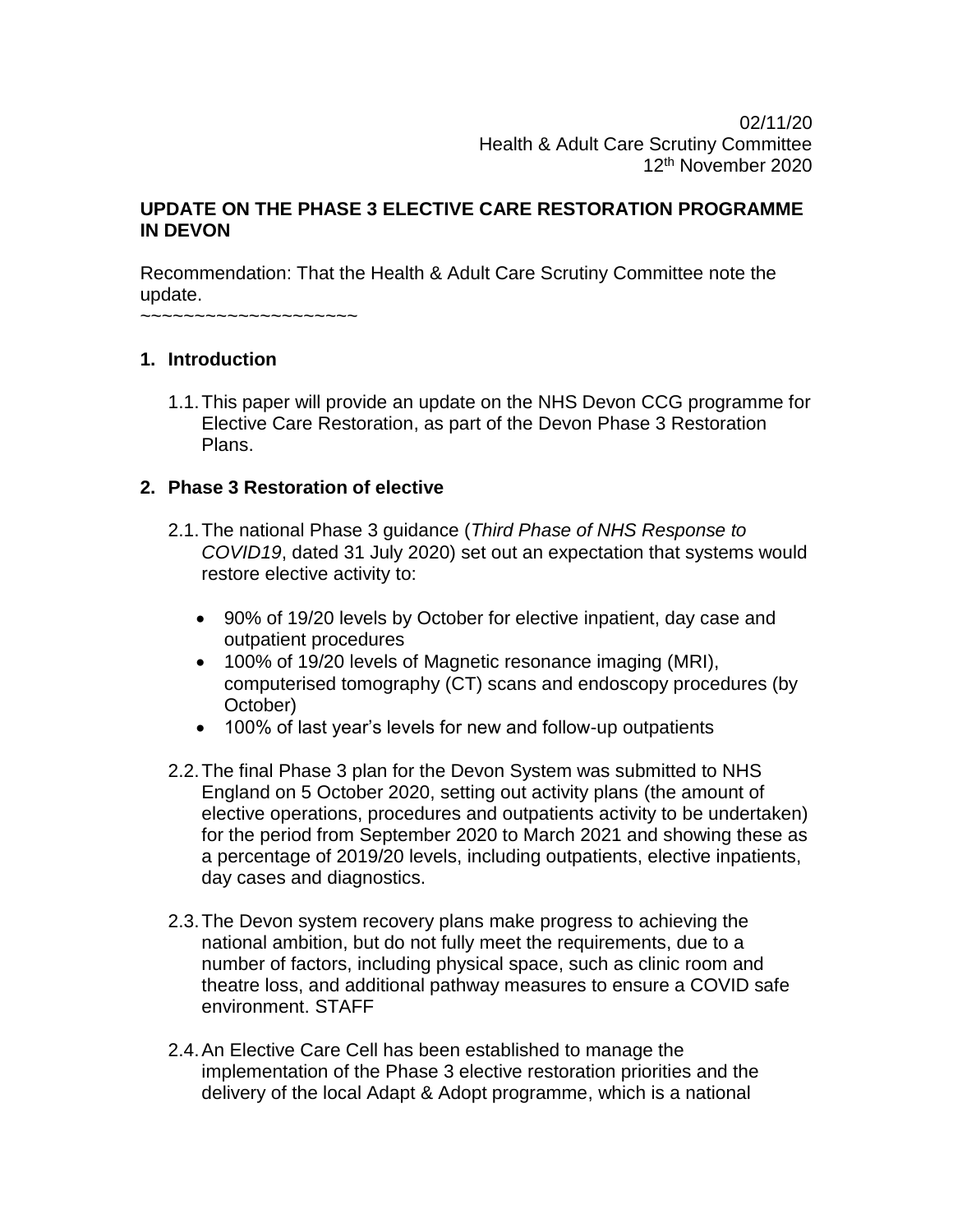programme established as part of the National Incident Response Board strategy to accelerate recovery.

- 2.5.The Elective Care Cell has been broken into four workstreams to support the delivery of the Phase 3 and Adapt & Adopt:
	- 1. Management of GP referral processes
	- 2. Pathway development and GP and patient communication [\(Devon](https://northeast.devonformularyguidance.nhs.uk/)  [Formulary Guidance](https://northeast.devonformularyguidance.nhs.uk/) / [My Health Devon](https://myhealth-devon.nhs.uk/)
	- 3. Outpatients
	- 4. Surgical Restoration
- 2.6.Each of these workstreams has representation from all acute providers, primary care and the CCG.
- 3. The key priorities for Elective Care restoration in Phase 3

### **Priority 1: Increase activity for outpatient appointments and inpatient/day case procedures**

- 3.1.All Trusts are restoring their elective services as rapidly as possible and there are only a small number of services which have not been stood up again. Many services are now being delivered in a different way, to ensure that the services are delivered in a COVID-secure environment. e.g. Virtual outpatient appointments where appropriate.
- 3.2.Surgical restoration is being taken forward as part of the surgical restoration workstream and outpatient restoration is being taken forward as part of the outpatient workstream.
- 3.3.Position at end of September:

| Devon sustainability and transformation partnership (STP) |            |  |  |  |  |  |
|-----------------------------------------------------------|------------|--|--|--|--|--|
| <b>Elective Care Delivered</b>                            | % of 19/20 |  |  |  |  |  |
| <b>Elective Inpatients</b>                                | 70%        |  |  |  |  |  |
| Daycase                                                   | 75%        |  |  |  |  |  |
| 1 <sup>st</sup> Outpatients                               | 71%        |  |  |  |  |  |
| <b>Follow Up Outpatients</b>                              | 83%        |  |  |  |  |  |

### **Priority 2: Elective waiting lists and performance should be managed at system as well as trust level**

3.4.There will be a centrally collated STP waiting list to support provider trusts, all of whom are clinically prioritising their waiting lists to ensure that the patients with the greatest clinically are treated first. This is part of the surgical restoration workstream implementation plan.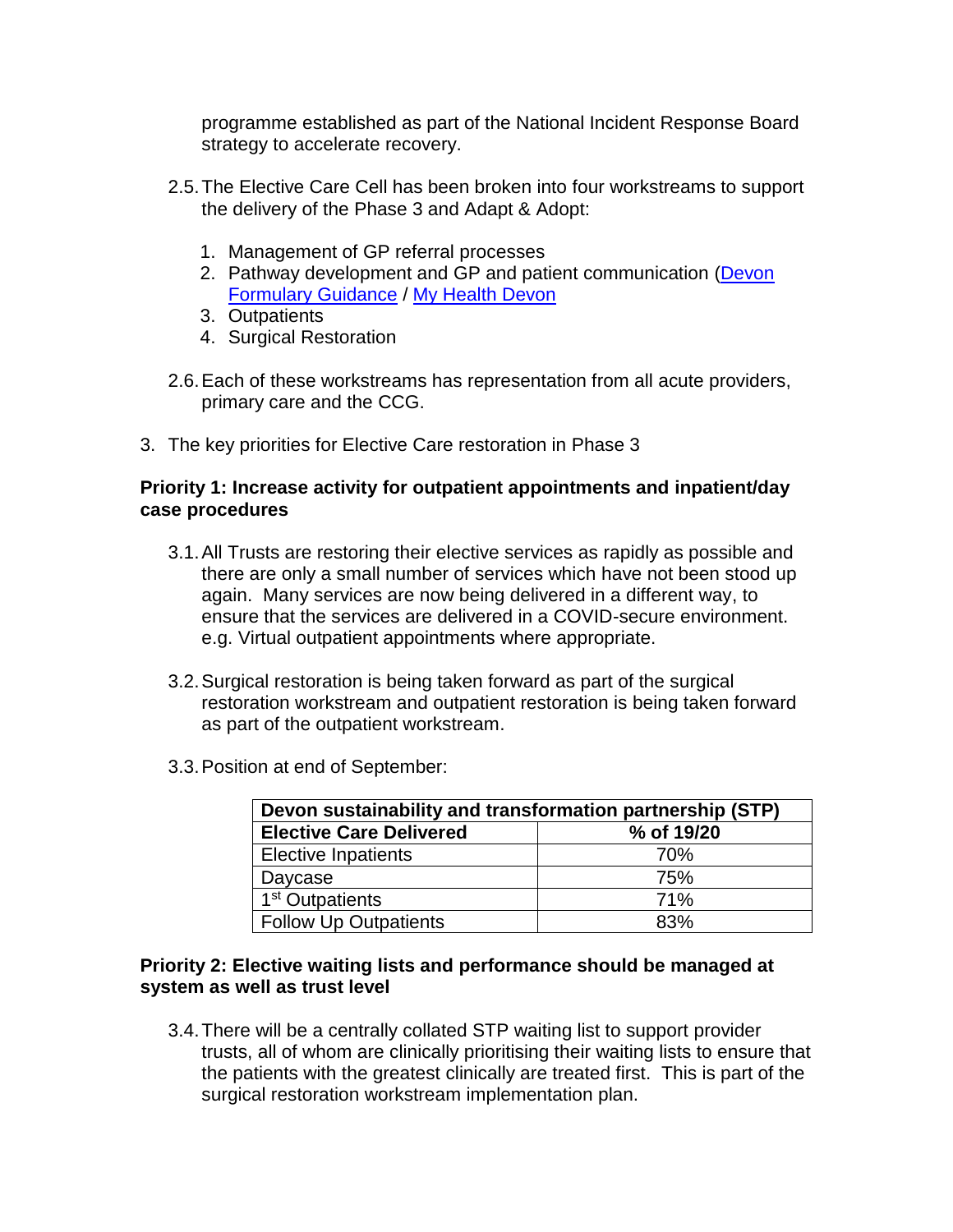|                    |            |                                          | 20/09/2020 | 27/09/2020 | Wkly<br>Movement | June          | July                | Mthly<br>Movement |
|--------------------|------------|------------------------------------------|------------|------------|------------------|---------------|---------------------|-------------------|
|                    |            | <b>Waiting List</b>                      | 3,682,691  | 4,017,469  | 334,778          | 3,859,962     | 4,046,707           | 186,745           |
|                    | England    | 52+ wk                                   | 121,188    | 138,317    | 17.129           |               |                     |                   |
|                    |            | 18wk<br>performance                      | 56.90%     | 57.78%     | 0.90%            | 52.00%        | 46.80%              | $-5.10%$          |
| <b>RTT</b>         |            | <b>Waiting List</b>                      | 104,358    | 102,230    | $-2,128$         | 90,090        | 94,617              | 4,527             |
|                    | <b>STP</b> | 52+ wk                                   | 4.007      | 4.489      | 482              | 1.800         | 1.920               | 120               |
|                    |            | 18wk<br>performance                      | 55.60%     | 57.75%     | 2.10%            | 52.40%        | 49.50%              | $-2.90%$          |
|                    |            | <b>Waiting List</b>                      |            | 1,159,431  |                  |               | 3,183,228 1,236,628 | $-1,946,600$      |
|                    | England    | Activity                                 |            |            |                  |               |                     |                   |
| <b>Diagnostics</b> |            | Performance                              |            | 62%        |                  | 96.20%        | 60.40%              | $-35.80%$         |
|                    |            | <b>Waiting List</b>                      | 19.848     | 19,075     | $-773$           | 20.007        | 20,257              | 250               |
|                    | <b>STP</b> | Activity                                 | 6,601      | 6,914      | 313              | 29,415        | 34,695              | 5,280             |
|                    |            | % of prevyear<br>activity<br>Performance | 61.90%     | 63.60%     | 1.70%            | 77%<br>52.70% | 82%<br>61.60%       | 5%<br>8.90%       |

### **Priority 3: Communication to patients waiting for planned care about how they will be looked after and who to contact in the event that their clinical circumstances change**

3.5.A Devon-wide approach has been agreed and communication to all patients without an admission date and who have been waiting over 18 weeks has commenced and will completed by the end of November. This is being delivered as part of the surgical restoration workstream.

### **Priority 4: Ensure the CCG e-Referral Service is fully open to referrals from primary care**

3.6.The CCG e-Referral Service has remained open to referrals from primary care throughout the pandemic and remains so.

### **Priority 5: 25% of first outpatients and 60% of follow up outpatients to be conducted virtually**

3.7.All hospitals have increased the number of virtual appointments they are conducting, where this is appropriate, and this is being delivered as part of the outpatient workstream.

### **Priority 6: Increased use of advice and guidance/patient initiated follow ups**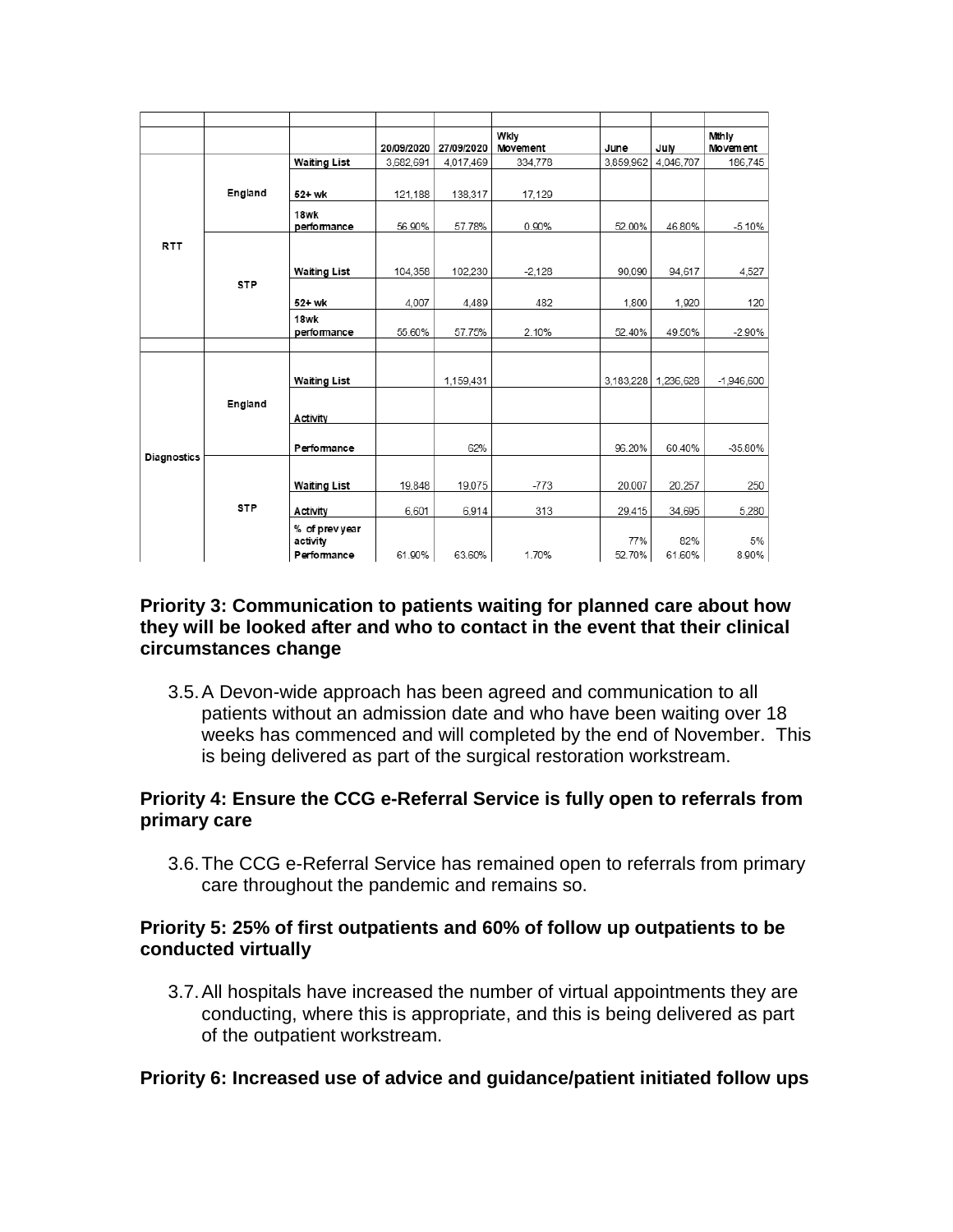3.8.There is increased use of advice and guidance/patient initiated follow ups in all hospitals and plans to develop this further and this is being delivered as part of the outpatient workstream.

### **Priority 7: Implementation of National institute for Clinical Excellence (NICE) self-isolation and testing guidance**

- 3.9.All Trusts are implementing the COVID-19 rapid NICE guideline for [arranging planned care in hospitals and diagnostic service](https://www.nice.org.uk/guidance/ng179/resources/visual-summary-pdf-8782806637)
- 3.10. In addition, there are 8 urgent actions in the Phase 3 plan which focus on reducing health inequalities, which have been heightened by the pandemic, and the Elective Care cell are responsible for two of these urgent actions in relation to elective care:
	- Restore NHS services inclusively, so that they are used by those in greatest need;
	- Develop digitally enabled care pathways in ways which increase inclusion.
- 3.11. Each workstream has ensured that these urgent actions are incorporated into all the implementation plans.

## **4. Measures to increase capacity and performance**

- 4.1.The national Adapt & Adopt Programme provided the following structured methodology, which was required to be implemented locally:
	- Quantify and define the objective to be met. In each case, this will be a "gap" between current activity levels and those pre-COVID-19 by region.
	- Run rapid problem-solving workshops with subject matter experts; regional and national stakeholders; clinicians to brainstorm "big ticket" solutions that can be implemented rapidly.
	- Complete further immediate follow up at Integrated Care System (ICS) level with stakeholders and front-line teams to refine ideas further, develop system level plans and establish a programme approach to implement at pace.
	- Share a "blueprint" solution to closing the gap with all regions to "adapt and adopt", issues that are best resolved once escalated to national team.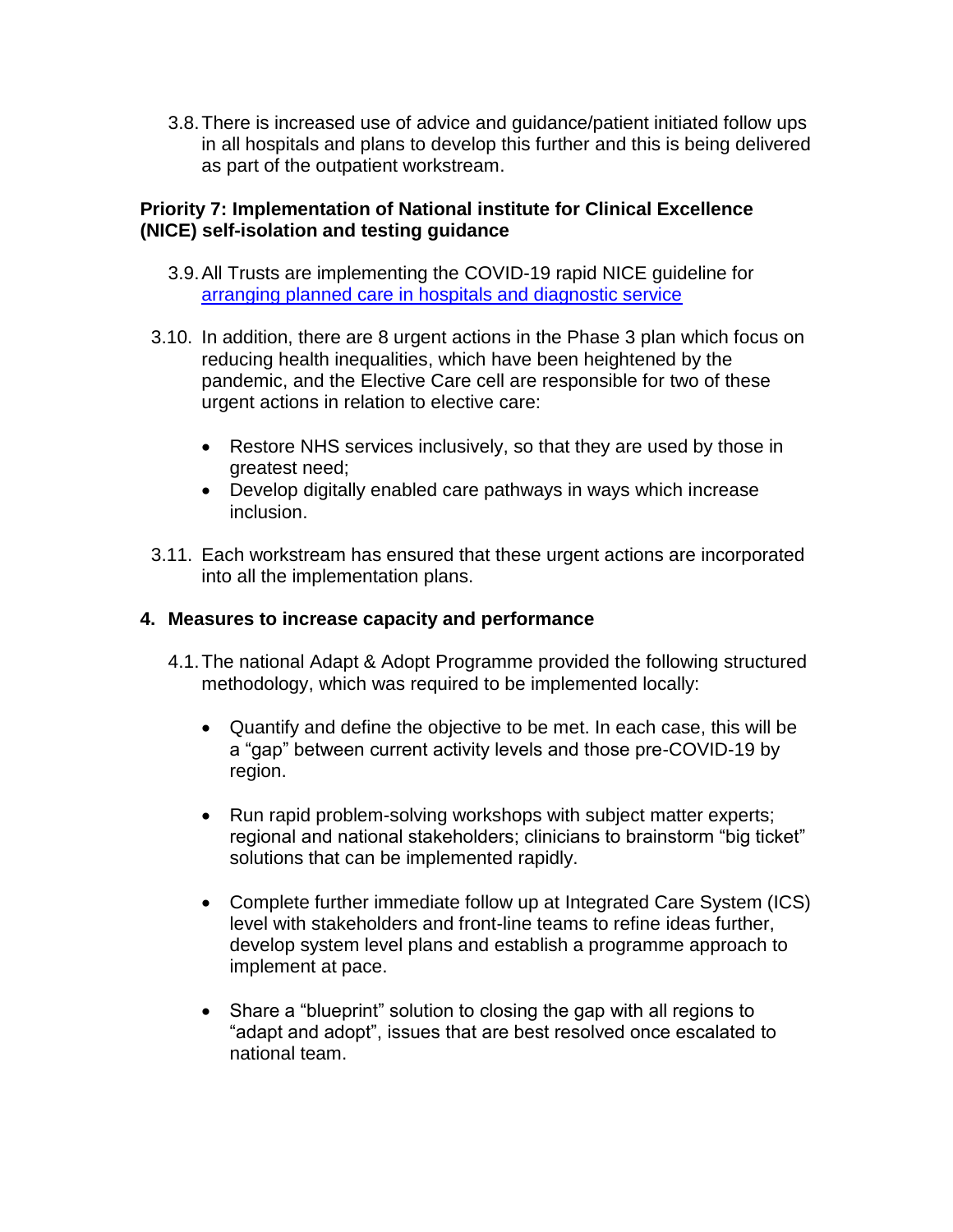- With support and co-ordination from national team, regions rapidly adapt the blueprint to fit with local conditions and move to implementation.
- 4.2.This programme focusses on the following priorities and this is incorporated into the Elective Care Cell's workstreams for delivery:
	- **Theatres** Prepare regional core principles based on national Infection Prevention Control (IPC) guidelines to support systems with practical implementation of relevant measures, including lessening PPE & Cleaning requirements and enabling local decision making to downgrade PPE according to risk.
	- **CT MRI**  Prepare regional core principles based on national IPC guidelines to support systems with practical implementation of relevant measures.
	- **Endoscopy** Prepare regional core principles based on national IPC guidelines to support systems with practical implementation of relevant measures, including settling time on COVID negative Aerosol Generating Procedures (AGP).
	- **Outpatient** Prepare regional core principles based on national IPC guidelines to support systems with practical implementation of relevant measures. For outpatient transformation, adapt and adopt work complements and helps with rapid implementation of the existing National Outpatient Transformation Programme
- 4.3.There are targets to be delivered against each of these priorities and the CCG is required to report weekly to NHSEI against all of these targets.

# **5. Financial Considerations**

- 5.1.Devon system reached half way point of this year with all its costs covered via the emergency financial framework which included retrospective reimbursement for covid related costs.
- 5.2.We have been set a fixed financial envelope for the second half of the year, which is representative of spending in the first half of the year, but there is no ongoing retrospective top up payment available. We have submitted a plan to NHS England and Improvement which reflects all the service priorities included in the phase 3 restoration plans and delivers financial balance in the CCG sector and a small (7.8m) deficit in the Provider Sector.